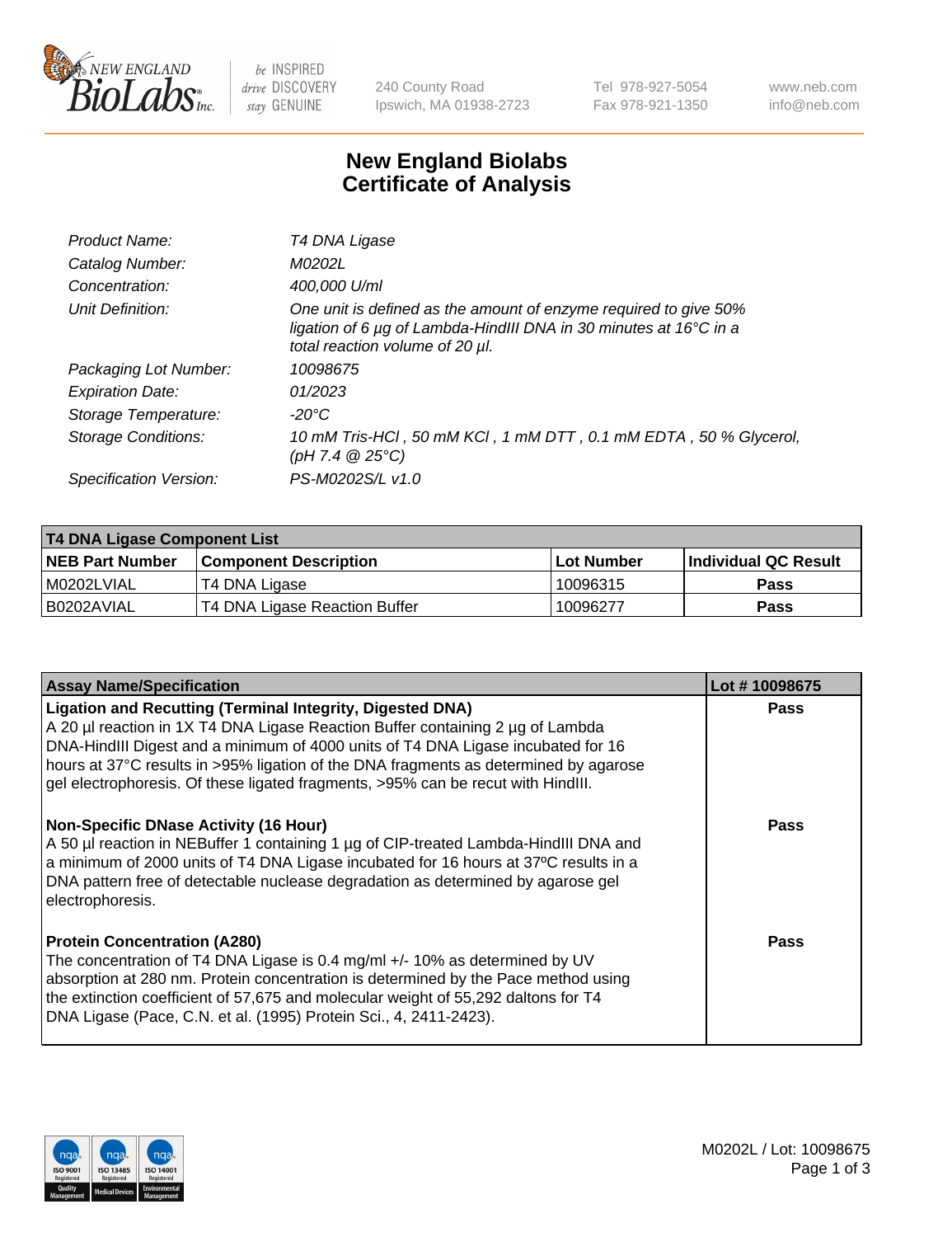

be INSPIRED drive DISCOVERY stay GENUINE

240 County Road Ipswich, MA 01938-2723 Tel 978-927-5054 Fax 978-921-1350 www.neb.com info@neb.com

| <b>Assay Name/Specification</b>                                                                                                                                                                                                                                                                                                                                                                             | Lot #10098675 |
|-------------------------------------------------------------------------------------------------------------------------------------------------------------------------------------------------------------------------------------------------------------------------------------------------------------------------------------------------------------------------------------------------------------|---------------|
| <b>Protein Purity Assay (SDS-PAGE)</b><br>T4 DNA Ligase is ≥ 95% pure as determined by SDS-PAGE analysis using Coomassie Blue<br>detection.                                                                                                                                                                                                                                                                 | <b>Pass</b>   |
| qPCR DNA Contamination (E. coli Genomic)<br>A minimum of 2000 units of T4 DNA Ligase is screened for the presence of E. coli<br>genomic DNA using SYBR® Green qPCR with primers specific for the E. coli 16S rRNA<br>locus. Results are quantified using a standard curve generated from purified E. coli<br>genomic DNA. The measured level of E. coli genomic DNA contamination is ≤ 1 E. coli<br>genome. | Pass          |
| <b>RNase Activity (Extended Digestion)</b><br>A 10 µl reaction in NEBuffer 4 containing 40 ng of a 300 base single-stranded RNA<br>and a minimum of 1 µl of T4 DNA Ligase is incubated at 37°C. After incubation for 16<br>hours, >90% of the substrate RNA remains intact as determined by gel electrophoresis<br>using fluorescent detection.                                                             | Pass          |
| <b>DNase Activity (Labeled Oligo, 3' extension)</b><br>A 50 µl reaction in CutSmart® Buffer containing a 20 nM solution of a fluorescent<br>labeled double-stranded oligonucleotide containing a 3' extension and a minimum of<br>10,000 units of T4 DNA Ligase incubated for 16 hours at 37°C yields <5% degradation<br>as determined by capillary electrophoresis.                                        | Pass          |
| <b>DNase Activity (Labeled Oligo, 5' extension)</b><br>A 50 µl reaction in CutSmart® Buffer containing a 20 nM solution of a fluorescent<br>labeled double-stranded oligonucleotide containing a 5' extension and a minimum of<br>10,000 units of T4 DNA Ligase incubated for 16 hours at 37°C yields <5% degradation<br>as determined by capillary electrophoresis.                                        | <b>Pass</b>   |
| Double Stranded DNase Activity (Labeled Oligo)<br>A 50 µl reaction in CutSmart® Buffer containing a 20 nM solution of a fluorescent<br>labeled double-stranded oligonucleotide containing a blunt end and a minimum of<br>10,000 units of T4 DNA Ligase incubated for 16 hours at 37°C yields <5% degradation<br>as determined by capillary electrophoresis.                                                | Pass          |
| <b>Endonuclease Activity (Nicking)</b><br>A 50 µl reaction in NEBuffer 1 containing 1 µg of supercoiled PhiX174 DNA and a<br>minimum of 2000 units of T4 DNA Ligase incubated for 4 hours at 37°C results in <10%<br>conversion to the nicked form as determined by agarose gel electrophoresis.                                                                                                            | Pass          |
| <b>Exonuclease Activity (Radioactivity Release)</b><br>A 50 µl reaction in NEBuffer 1 containing 1 µg of a mixture of single and<br>double-stranded [3H] E. coli DNA and a minimum of 2000 units of T4 DNA Ligase                                                                                                                                                                                           | Pass          |